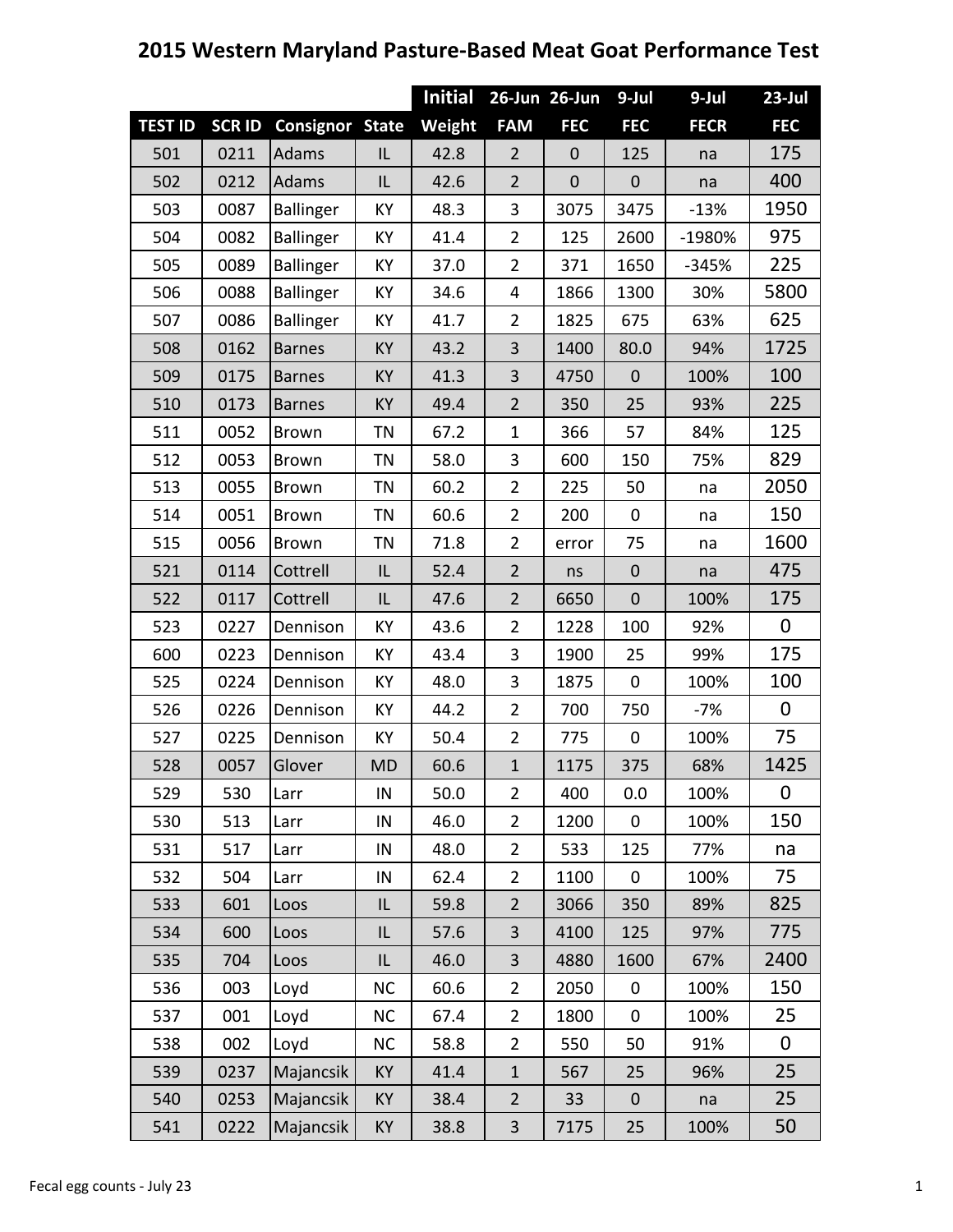|                |              |                        |           | <b>Initial</b> |                | 26-Jun 26-Jun    | $9$ -Jul     | 9-Jul       | $23$ -Jul      |
|----------------|--------------|------------------------|-----------|----------------|----------------|------------------|--------------|-------------|----------------|
| <b>TEST ID</b> | <b>SCRID</b> | <b>Consignor State</b> |           | <b>Weight</b>  | <b>FAM</b>     | <b>FEC</b>       | <b>FEC</b>   | <b>FECR</b> | <b>FEC</b>     |
| 542            | 0211         | Majancsik              | KY        | 41.2           | $\overline{2}$ | 2350             | 100          | 96%         | 75             |
| 543            | R126         | Maynard<br>Dishman     | <b>TN</b> | 63.2           | $\overline{2}$ | ns               | na           | na          | 275            |
| 544            | R020         | Maynard<br>Dishman     | <b>TN</b> | 55.4           | $\mathbf{3}$   | 3625             | 75           | 98%         | 225            |
| 546            | 3953         | Murphy                 | <b>NJ</b> | 58.0           | $\mathbf{1}$   | 1040             | 50           | 95%         | 300            |
| 547            | 3944         | Murphy                 | <b>NJ</b> | 45.6           | $\overline{2}$ | 50               | 125          | na          | 125            |
| 548            | 3847         | Murphy                 | <b>NJ</b> | 65.4           | $\overline{2}$ | 1400             | 200          | 86%         | 725            |
| 549            | 3737         | Murphy                 | <b>NJ</b> | 66.8           | $\overline{2}$ | 2275             | 250          | 89%         | 1250           |
| 550            | 3938         | Murphy                 | <b>NJ</b> | 61.6           | $\overline{2}$ | 950              | $\mathbf 0$  | 100%        | 175            |
| 551            | 1520         | Nelson                 | <b>MD</b> | 45.2           | $\overline{2}$ | 5666             | $\mathbf 0$  | 100%        | 100            |
| 552            | 1513         | Nelson                 | <b>MD</b> | 49.8           | 3              | 10025            | $\mathbf 0$  | 100%        | na             |
| 553            | 1515         | Nelson                 | <b>MD</b> | 38.0           | $\overline{2}$ | 4633             | 75           | 98%         | 375            |
| 554            | 1507         | Nelson                 | <b>MD</b> | 48.6           | 4              | 11900            | $\mathbf 0$  | 100%        | 125            |
| 555            | 1518         | Nelson                 | <b>MD</b> | 37.6           | 3              | 2367             | $\mathbf 0$  | 100%        | 350            |
| 556            | 1503         | Peters                 | <b>NC</b> | 38.2           | $\overline{2}$ | ns               | na           | na          | 100            |
| 557            | 1505         | Peters                 | <b>NC</b> | 32.6           | 3              | 400              | $\mathbf{0}$ | 100%        | 250            |
| 558            | 1507         | Peters                 | <b>NC</b> | 38.6           | $\overline{2}$ | 367              | $\mathbf 0$  | 100%        | 200            |
| 559            | 1517         | Peters                 | <b>NC</b> | 41.2           | $\mathbf{1}$   | 1200             | $\mathbf 0$  | 100%        | 175            |
| 560            | 1509         | Peters                 | <b>NC</b> | 42.0           | 3              | 1233             | 25           | 98%         | 50             |
| 561            | 1501         | Pinneo                 | KS        | 57.4           | $\overline{2}$ | 5320             | 1750         | 67%         | 325            |
| 562            | 1503         | Pinneo                 | KS        | 43.2           | $\overline{2}$ | 5366             | 425          | 92%         | 625            |
| 563            | 1515         | Pinneo                 | ΚS        | 47.2           | 3              | 8033             | 600          | 93%         | 850            |
| 564            | 1567         | Pinneo                 | <b>KS</b> | 44.4           | $\overline{2}$ | 5760             | 280          | 95%         | 750            |
| 565            | 413          | Pursel                 | PA        | 55.6           | $\overline{2}$ | $\boldsymbol{0}$ | $\mathbf 0$  | na          | $\overline{0}$ |
| 566            | 0001         | Purich                 | VT        | 48.0           | $\overline{2}$ | 267              | 0            | na          | 525            |
| 567            | 0005         | Purich                 | VT        | 43.0           | $\overline{2}$ | 125              | $\mathbf 0$  | na          | 1150           |
| 568            | 0002         | Purich                 | VT        | 52.4           | $\overline{2}$ | 50               | $\mathbf 0$  | na          | 1200           |
| 599            | 0087         | Reece                  | <b>TN</b> | 47.8           | $\overline{2}$ | 75               | $\mathbf 0$  | na          | 75             |
| 570            | 0085         | Reece                  | <b>TN</b> | 50.6           | $\overline{2}$ | 1300             | 500          | 62%         | 825            |
| 571            | 0088         | Reece                  | <b>TN</b> | 52.8           | $\overline{2}$ | 2425             | 4675         | $-93%$      | 4500           |
| 572            | 0009         | Slavens                | <b>KS</b> | 48.0           | $\overline{2}$ | 2320             | 320          | 86%         | 125            |
| 573            | 0005         | Slavens                | <b>KS</b> | 45.4           | 4              | 3550             | 150          | 96%         | 325            |
| 574            | 0108         | Smith                  | VA        | 45.6           | $\overline{2}$ | 1000             | 275          | 73%         | 575            |
| 575            | 0110         | Smith                  | VA        | 53.8           | $\mathbf{1}$   | ns               | $\mathbf{0}$ | na          | 150            |
| 576            | 0111         | Smith                  | VA        | 47.8           | $\overline{2}$ | ns               | 100          | na          | 300            |

## **2015 Western Maryland Pasture-Based Meat Goat Performance Test**